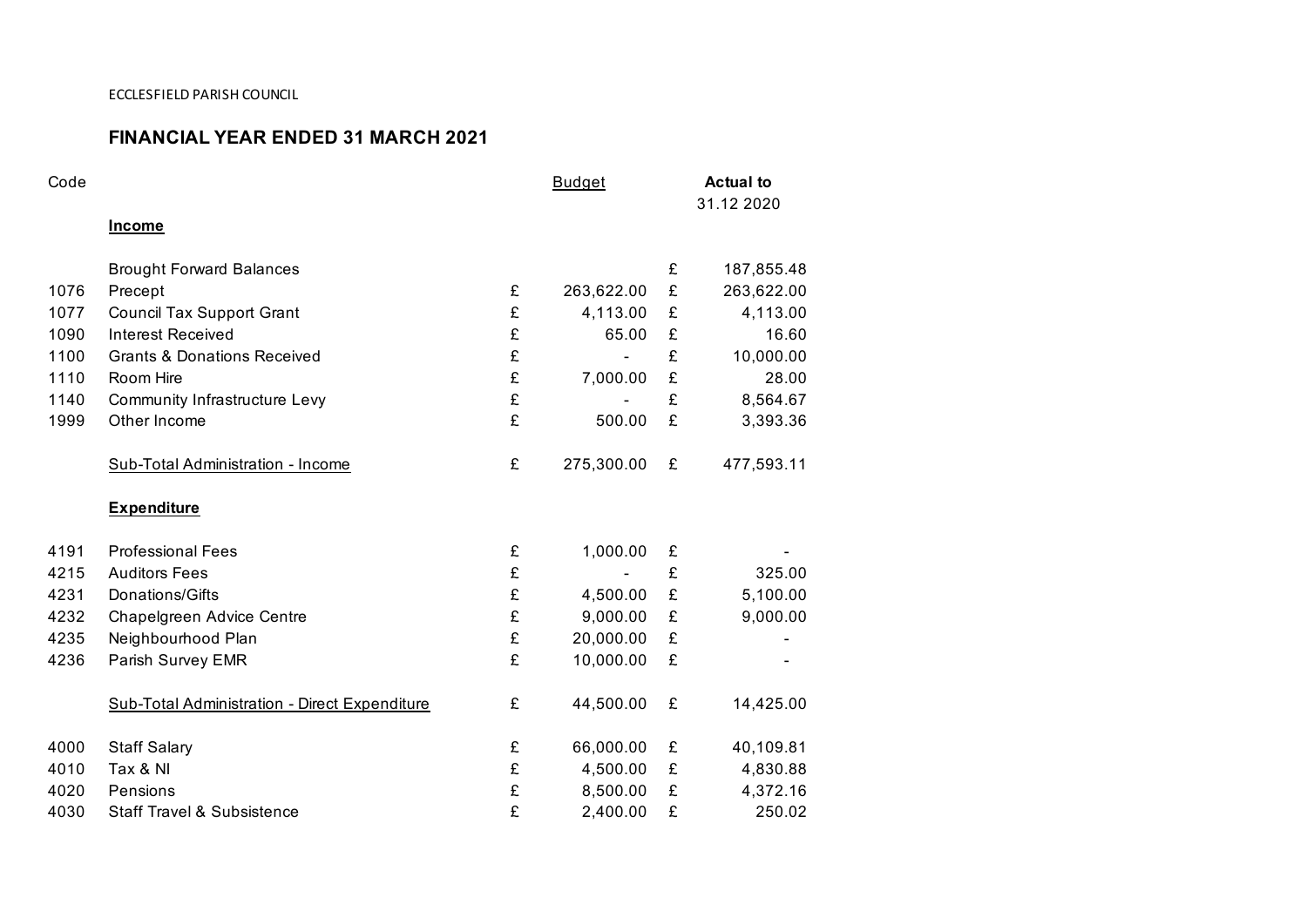| 4031 | <b>Staff Training</b>                                  | £ |            | £ | 172.73    |
|------|--------------------------------------------------------|---|------------|---|-----------|
| 4100 | <b>Staff Training</b>                                  | £ | 100.00     | £ |           |
| 4110 | <b>Councillor Training</b>                             | £ | 2,400.00   | £ | 48.00     |
| 4111 | <b>Councillor Travel &amp; Subsistence</b>             | £ | 100.00     | £ |           |
| 4120 | <b>Chairman's Allowance</b>                            | £ | 800.00     | £ |           |
| 4130 | Printing & Photocopying                                | £ | 1,000.00   | £ | 272.03    |
| 4140 | Stationery                                             | £ | 3,000.00   | £ | 290.49    |
| 4150 | Consumables                                            | £ | 1,000.00   | £ |           |
| 4160 | Postage                                                | £ | 400.00     | £ |           |
| 4170 | IT Support                                             | £ | 500.00     | £ | 1,587.44  |
| 4180 | Insurance                                              | £ | 1,750.00   | £ | 1,947.50  |
| 4190 | Subscriptions & Memberships                            | £ | 4,500.00   | £ | 5,566.44  |
| 4195 | Advertising                                            | £ | 2,350.00   | £ | 15.00     |
| 4196 | Publicity/Promotion                                    | £ | 1,000.00   | £ | 400.00    |
| 4200 | Website                                                | £ | 1,200.00   | £ | 421.47    |
| 4210 | Consultancy                                            | £ | 3,000.00   | £ | 2,900.60  |
| 4211 | Accommodation                                          | £ | 200.00     | £ |           |
| 4220 | Grants Other (Incl CIL Expenditure)                    | £ | 25,000.00  | £ | 9,848.40  |
| 4222 | <b>Grant Thorncliffe Leisure</b>                       | £ | 17,000.00  | £ |           |
| 4230 | Grants S137                                            | £ | 20,000.00  | £ | 7,005.78  |
| 4240 | Elections                                              | £ | 5,000.00   | £ |           |
| 4250 | Archiving Project                                      | £ | 8,000.00   | £ | 432.00    |
| 4330 | Electric                                               | £ |            | £ |           |
|      | Petty Cash                                             | £ | 100.00     | £ | 240.00    |
|      | <b>Sub-Total Administration - Indirect Expenditure</b> | £ | 179,800.00 | £ | 80,710.75 |
| 4300 | Telephone                                              | £ | 1,200.00   | £ | 788.02    |
| 4301 | <b>Broadband</b>                                       | £ | 350.00     | £ | 279.01    |
| 4310 | <b>Council Tax</b>                                     | £ | 6,600.00   | £ | 577.65    |
| 4320 | Gas                                                    | £ | 1,750.00   | £ | 457.48    |
| 4330 | Electric                                               | £ | 1,500.00   | £ | 842.45    |
| 4340 | Water                                                  | £ | 300.00     | £ | 408.20    |
| 4350 | <b>Waste Disposal</b>                                  | £ | 850.00     | £ | 396.33    |